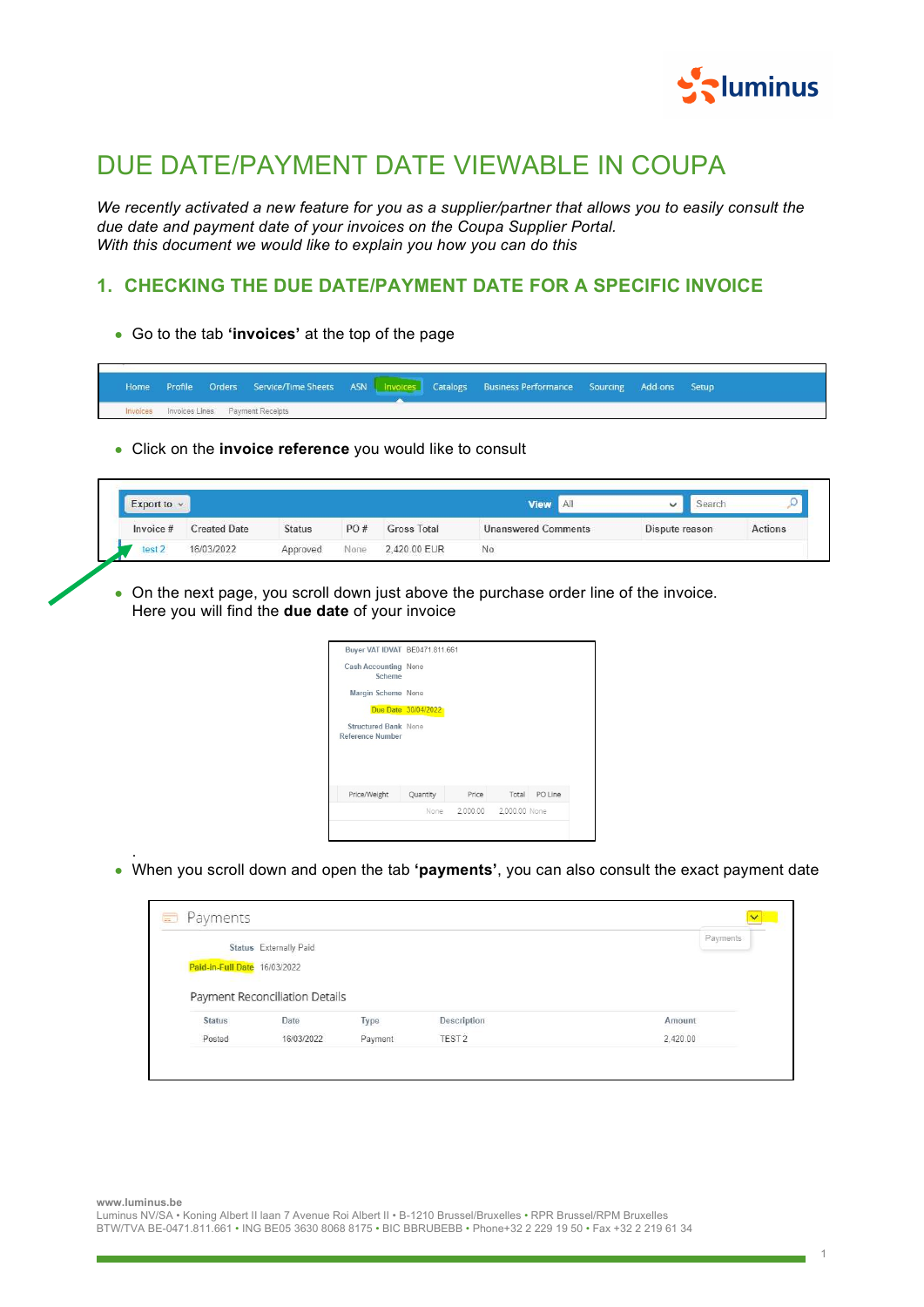

## 2. CREATE A PERMANENT VIEW FOR DUE DATE/PAYMENT DATE

It is also possible to create a view to get an overview of all your invoices with the due date and payment date. This way you can avoid having to check each invoice separately. If you would like to have this overview, you need to create a new view following the next steps

## ● Go to the tab 'invoices'

|          |  |                                 |  | Home Profile Orders Service/Time Sheets ASN Invoices Catalogs Business Performance Sourcing Add-ons Setup |  |  |
|----------|--|---------------------------------|--|-----------------------------------------------------------------------------------------------------------|--|--|
| Invoices |  | Invoices Lines Payment Receipts |  |                                                                                                           |  |  |

• In the blue banner, you can choose next to view (in the scroll down menu) 'create view'.

| Export to $\sim$ |                     |               |      |              | <b>Create View</b><br><b>View</b> |                | iearch |                |
|------------------|---------------------|---------------|------|--------------|-----------------------------------|----------------|--------|----------------|
| Invoice #        | <b>Created Date</b> | <b>Status</b> | PO#  | Gross Total  | <b>Unanswered Comments</b>        | Dispute reason |        | <b>Actions</b> |
| test 2           | 16/03/2022          | Approved      | None | 2.420.00 EUR | No                                |                |        |                |

On the next page, you will be able to create a view with your preferences that includes the due date and payment date of your invoices.

- General
	- o In this general part you give the new view a name
	- o Visibility gives you the option whether the view is only accessible by you or also by your colleagues
	- o Start with view: you better choose ALL to avoid some invoices would be left out

• Conditions

o You don't need to adapt anything in this section

| General                                 |                                                                        |                         |
|-----------------------------------------|------------------------------------------------------------------------|-------------------------|
| Name                                    | Invoices with Due Date                                                 |                         |
|                                         | Visibility Only Me<br>C Everyone                                       |                         |
| Start with view                         | All<br>$\checkmark$                                                    |                         |
| Conditions                              |                                                                        |                         |
| Match Conditions   Match all conditions | $\check{ }$                                                            | Add group of conditions |
| Filter By Invoice #                     | Filter Clause is<br><b>Filter Text</b><br>$\checkmark$<br>$\checkmark$ | G                       |

www.luminus.be

Luminus NV/SA • Koning Albert II laan 7 Avenue Roi Albert II • B-1210 Brussel/Bruxelles • RPR Brussel/RPM Bruxelles BTW/TVA BE-0471.811.661 • ING BE05 3630 8068 8175 • BIC BBRUBEBB • Phone+32 2 229 19 50 • Fax +32 2 219 61 34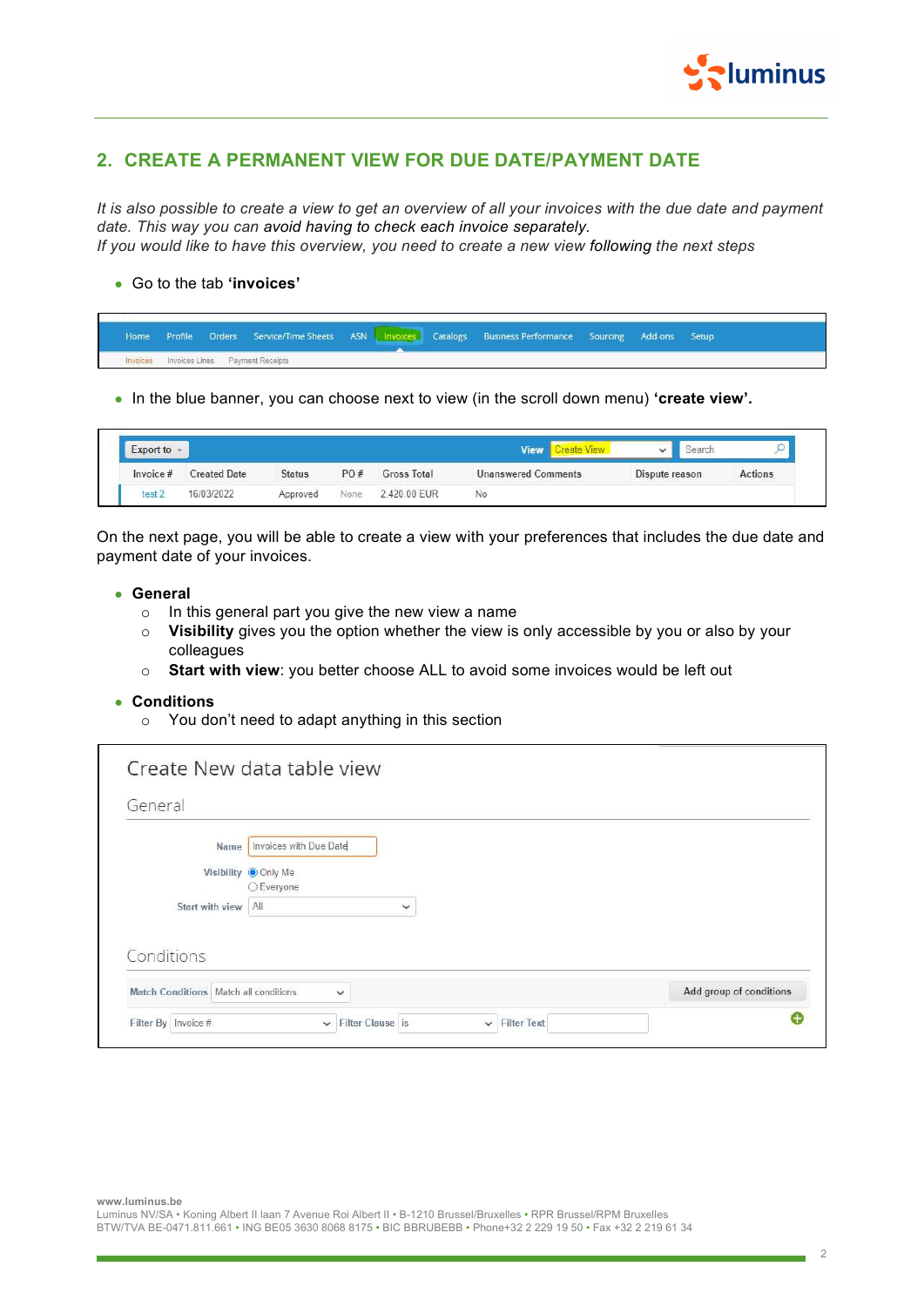

- Scroll further down to the section Columns
	- o You can select the extra information you wish to make visible in your overview in the available columns.
	- o Especially for this information:
		- The field Due Date will give you the date when the invoice is due, according to our information.
		- The field Paid will inform you if the payment has already taken place

The field payment informations will show you the date when the payment was executed.



● You can easily drag these fields to the selected columns and place them in the preferred order

| Available columns     | Selected columns           |
|-----------------------|----------------------------|
| Commented             | Invoice #                  |
| Comments              | Created Date               |
| Date Of Supply        | <b>Status</b>              |
| Date Of Supply        | PO#                        |
| Delivery Number       | Gross Total                |
| Disputed Date         | Due Date                   |
| Document Type         | Paid                       |
| Invoice Date          | <b>Payment Information</b> |
| Last Updated Date     | <b>Unanswered Comments</b> |
| Linked document       | Dispute reason             |
| Original Invoice Date | Actions                    |

• Next you click on save (at the right bottom of the page)

| Default Sort Order |             |                            |        |
|--------------------|-------------|----------------------------|--------|
| Sort by            | $\check{~}$ | in ascending $\sim$ order. |        |
|                    |             |                            | Cancel |

www.luminus.be

Luminus NV/SA • Koning Albert II laan 7 Avenue Roi Albert II • B-1210 Brussel/Bruxelles • RPR Brussel/RPM Bruxelles BTW/TVA BE-0471.811.661 • ING BE05 3630 8068 8175 • BIC BBRUBEBB • Phone+32 2 229 19 50 • Fax +32 2 219 61 34